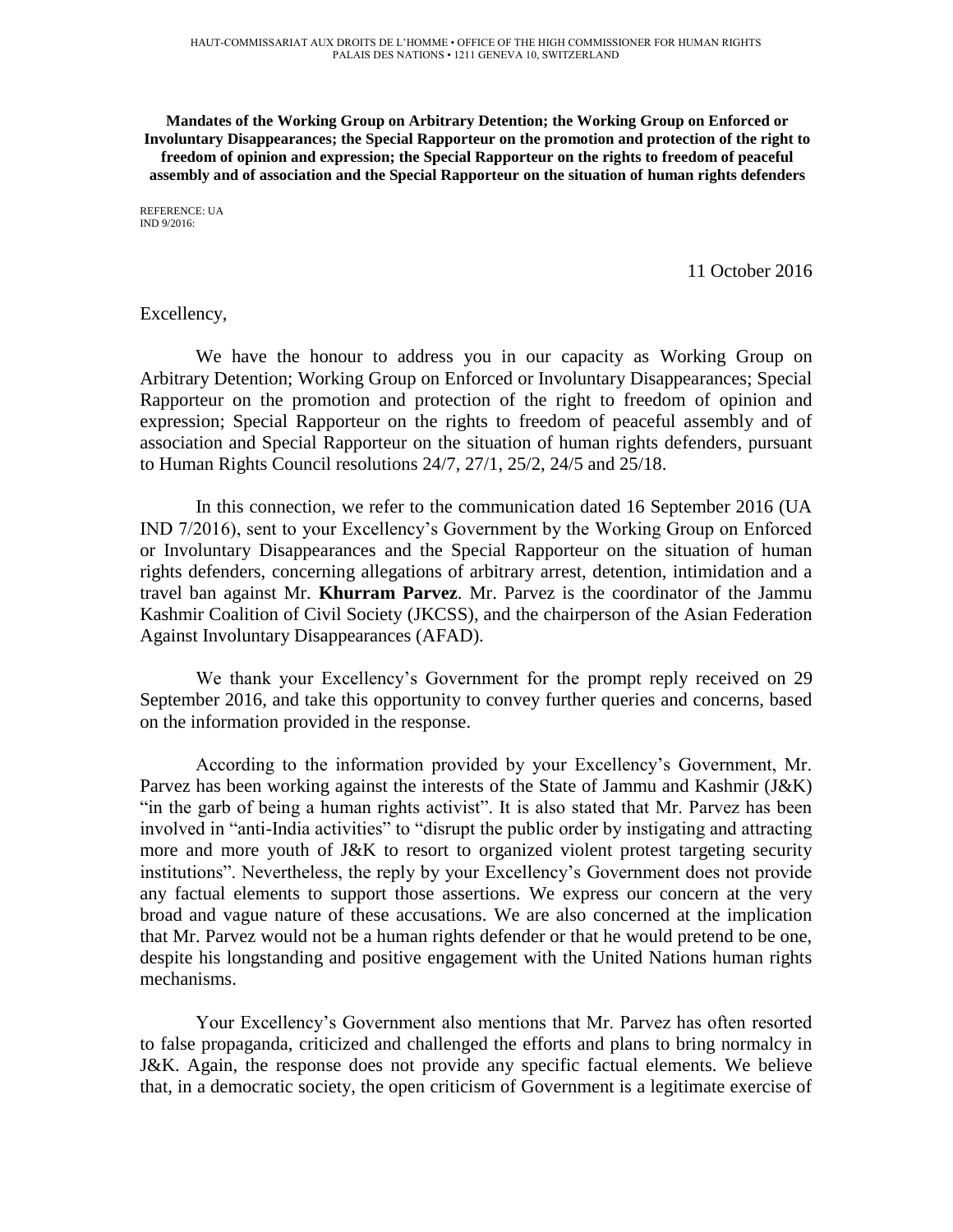the right to freedom of expression of every person. It is also stated that Mr. Parvez has "incited the people for violent protest and secessionists". Once again, we express concern at the generic nature of these statements. We would be grateful to receive more detailed information as to the exact charges against Mr. Parvez, including the specific instances in which he has reportedly incited to violence, in order to better understand the situation.

It is reported by your Excellency's Government that Mr. Parvez was taken into preventive custody on 16 September 2016, "for his activities against the public order" under Section (U/S) 151, 107 Code of Criminal Procedure (Cr.PC). He was then released and re-detained on 21 September 2016 under the provision of the Jammu and Kashmir Public Safety Act, as according to your Excellency's Government, "the ordinary law has not been found adequate to deter Mr. Parvez from indulging in acts of 'anti-India activities'". Mr. Parvez has reportedly been put under preventive detention in the Central Jail in Kot Bhalwal, Jammu, a facility that is reportedly 300 kilometers away from Srinagar, "to restrain him from indulging in activities which are prejudicial to public order".

In this respect, we would appreciate receiving information as to why the ordinary laws would be inadequate and under whose authority this assessment was made.

According to the information received, Mr. Parvez was not allowed to travel to Geneva in September 2016, as his visit could have delayed the investigation in the cases registered against him. We kindly request your Excellency's Government to provide further information on the specific cases against Mr. Parvez and since when those cases are open, as well as information as to why Mr. Parvez had not been arrested before. Kindly also indicate if Mr. Parvez was informed in advance of the investigation against him, and if so, when and by whom he was informed.

As clearly indicated in the communication dated 16 September 2016, we do not wish to prejudge the accuracy of the allegations received. Neither the Working Group, nor the Special Rapporteur on the situation of human rights defenders have characterized the situation as one of an enforced disappearance. However, we remind Your Excellency's Government that the Working Group is mandated to take appropriate action in cases of intimidation, persecution or reprisal against relatives of disappeared persons, witnesses to disappearances or their families, members of organizations of relatives and other non-governmental organizations, human rights defenders or individuals concerned with disappearances (see Declaration on the Protection of all Persons from Enforced Disappearance, A/RES/47/133. Art. 13).

In addition, we would like to draw your Excellency's Government's attention to paragraph 23 of the methods of work of the Working Group on Arbitrary Detention, according to which, "after having transmitted an urgent appeal to the Government, the Working Group may transmit the case through its regular procedure in order to render an opinion on whether the deprivation of liberty was arbitrary or not. Such appeals — which are of a purely humanitarian nature — in no way prejudge any opinion the Working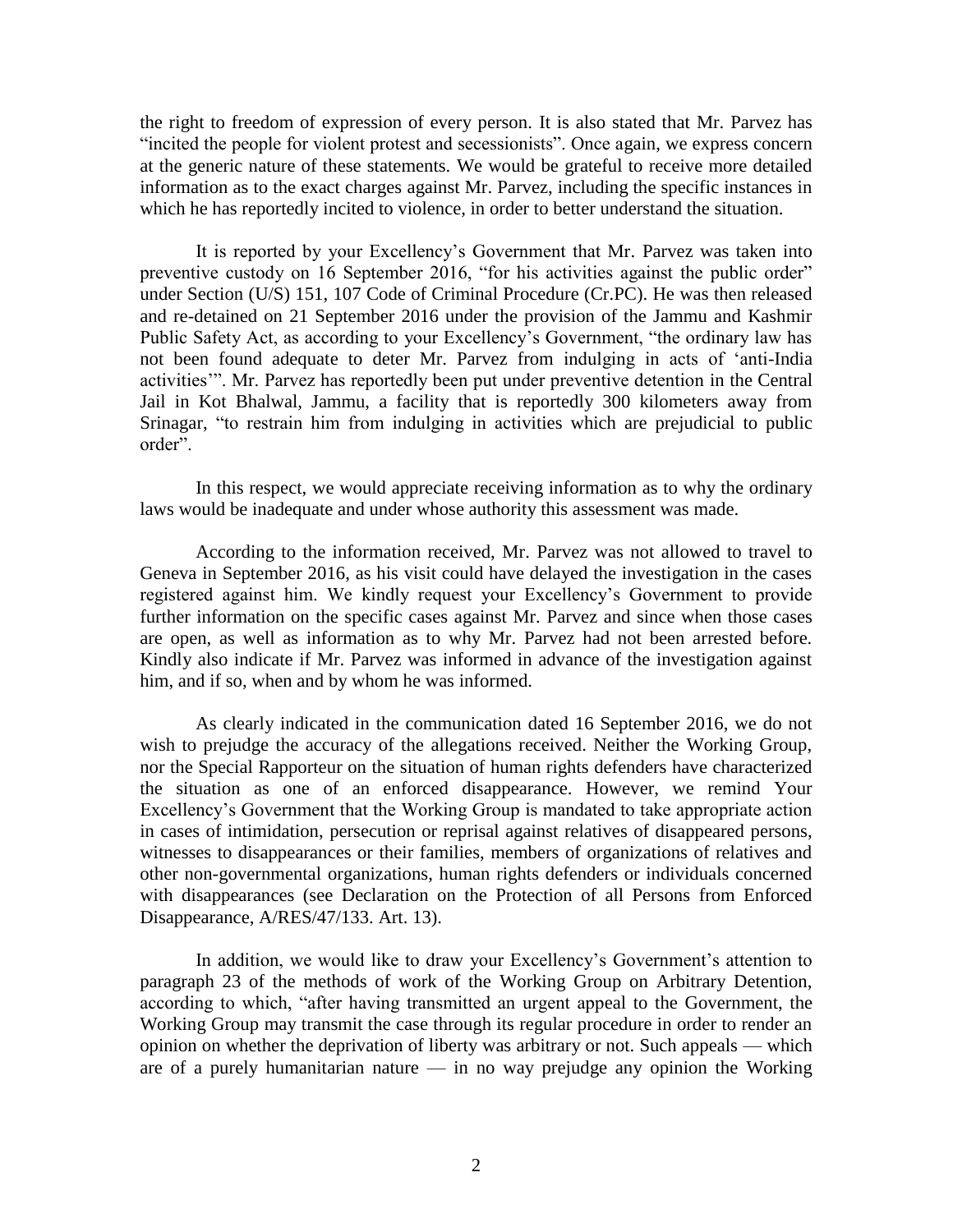Group may render. The Government is required to respond separately for the urgent action procedure and the regular procedure.

We express, once more, our serious concern that the arrest of Mr. Khurram Parvez, and/or the timing of his arrest, may represent a direct retaliation for his legitimate activities as a human rights defender, including in particular the exercise of his rights to freedom of expression and freedom of association.

We draw once again the attention of your Excellency's Government to articles 13 (3) and 13 (5) of the Declaration on the Protection of all Persons from Enforced Disappearance; Human Rights Council resolution 7/12, on adequate protection against intimidation or ill-treatment to witnesses of enforced or involuntary disappearances, human rights defenders acting against enforced disappearances and the lawyers and families of disappeared persons; articles 12 and 19 of the International Covenant on Civil and Political Rights; articles 1, 2, 6 and 8 of the Declaration on the Right and Responsibility of Individuals, Groups and Organs of Society to Promote and Protect Universally Recognized Human Rights and Fundamental Freedoms, also known as the UN Declaration on Human Rights Defenders; and to Human Rights Council resolutions 12/2 and 24/24 on acts of intimidation or reprisals.

Furthermore, the above allegations appear to be in contravention with international law, in particular the right not to be deprived arbitrarily of liberty and to fair proceedings before an independent and impartial tribunal, in accordance with articles 9 and 14 of the International Covenant on Civil and Political Rights (ICCPR) and articles 9 and 10 of the Universal Declaration of Human Rights (UDHR).

We also wish to draw the attention of your Excellency's Government to article 19 of the International Covenant on Civil and Political Rights (ICCPR), which India ratified on 10 April 1979, which protects everyone's right to maintain an opinion without interference and to seek, receive and impart information and ideas of all kinds, regardless of frontiers and through any media. Under article 19(3) of the ICCPR, restrictions on the right to freedom of expression must be "provided by law", and necessary for "respect of the rights or reputations of others" or "for the protection of national security or of public order (ordre public), or of public health and morals". In this regard, Human Rights Council Resolution 12/16calls on States to refrain from imposing restrictions that are not consistent with article 19(3), including on discussion of government policies and political debate, reporting on human rights and expression of opinion and dissent. With respect to the use of national security as grounds to limit freedom of expression, we would like to remind your Excellency's Government that while national security is a legitimate basis for restricting the right to freedom of expression under article 19(3), it is incumbent on the State to demonstrate that it is necessary to do so to achieve a legitimate objective. As stated by the Human Rights Committee in General Comment No. 34, article 19(3) may never be invoked as a justification for the muzzling of any advocacy of human rights (CCPR/C/G/34). We would also like to draw the attention of your Excellency's Government to article 22 of the ICCPR, which guarantees the right to freedom of association. According to the Special Rapporteur on the rights to freedom of peaceful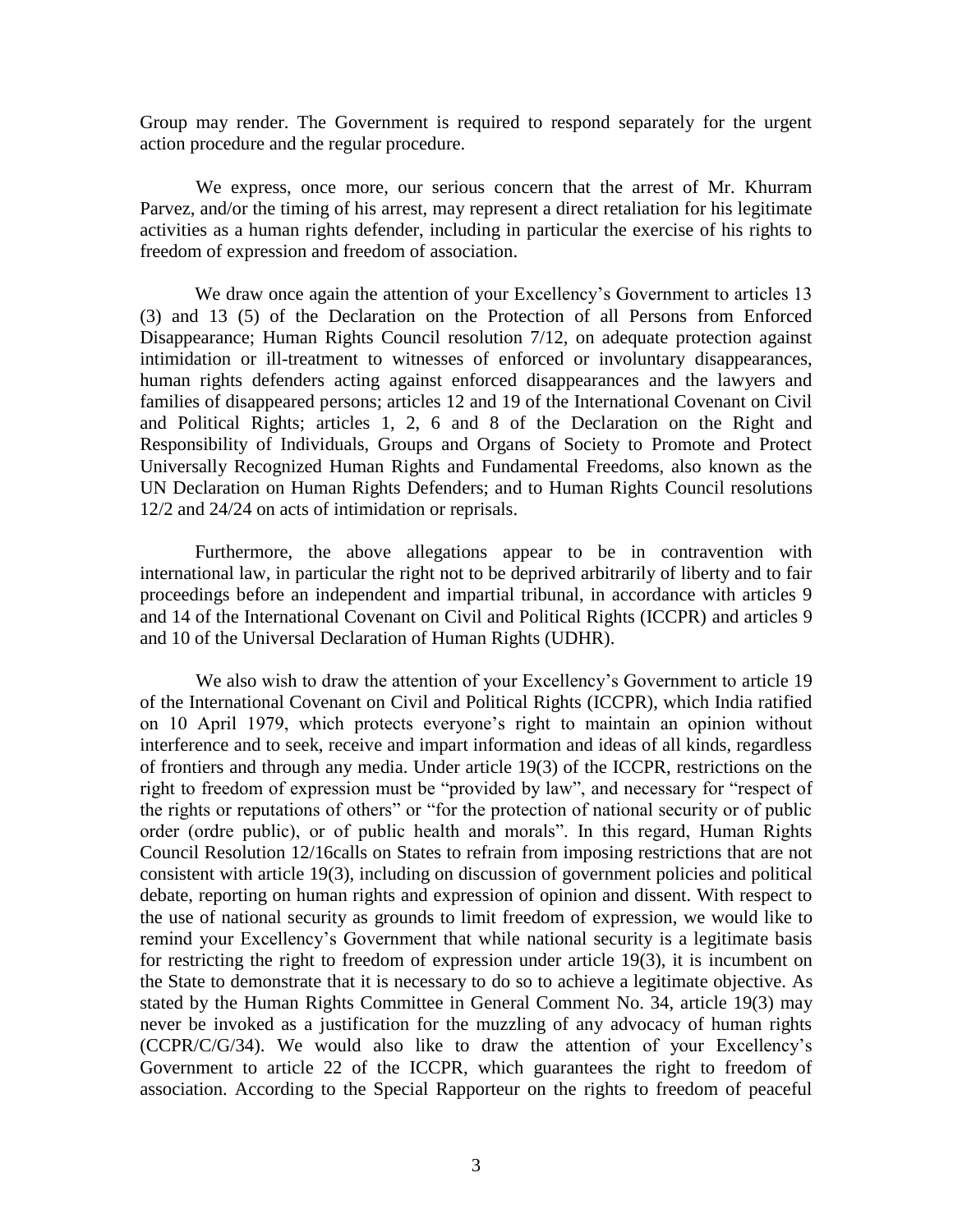assembly and of association, individuals exercising this right should be able to operate freely without fear that they may be subjected to any acts of intimidation (A/HRC/20/27, para. 63).

Finally, we take this opportunity to recall the serious concerns expressed in the past regarding the use of the Jammu and Kashmir Public Safety Act, as a means of preventive detention, and its effects *vis-à-vis* the targeting of human rights defenders. During her visit to India in January 2011, the former Special Rapporteur on the situation of human rights defenders was deeply disturbed by the large number of cases brought to her attention by defenders who claimed to have been targeted by the police and security forces under counter-terrorism legislation such as the Jammu and Kashmir Public Safety Act, among others. It was reported that the Jammu and Kashmir Public Safety Act, which applies exclusively to the state of Jammu and Kashmir, permits administrative detention of individuals without judicial intervention for a maximum period of two years, which is non-renewable, if the Government is "satisfied with respect to any person that with a view to preventing him from acting in any manner prejudicial to the security of the State or the maintenance of the public order" (art. 8.1(a)). During her visit, the Special Rapporteur was told that these laws were being arbitrarily applied, particularly, but not solely, in areas where internal conflict or severe civil unrest exist, to provide legal grounds for a number of human rights violations against human rights defenders. In her recommendations, the Special Rapporteur called for the Jammu and Kashmir Public Safety Act, as well as other counter-terrorism legislation, to be repealed.

The full texts of the human rights instruments and standards recalled above are available on www.ohchr.org or www.wgeid.org or can be provided upon request.

It is our responsibility under the mandates provided to us by the Human Rights Council, to seek to clarify all cases brought to our attention. Since we are expected to report on these cases to the Human Rights Council, we would be grateful for your cooperation and your observations on the following matters, when relevant to the case under consideration:

- 1. Kindly provide further details as to the exact charges against Mr. Parvez and since when the cases against him have been open. Kindly also indicate if Mr. Parvez has been informed of the investigation against him prior to his detention, and if so, when and by whom he was informed.
- 2. Please provide detailed information on the measures taken to ensure that Mr. Parvez is provided with the guarantees of due process and fair trial, including effective access to a lawyer, as established in international human rights norms and standards, and in particular articles 9 and 14 of the ICCPR.
- 3. Kindly provide further information on the "activities against public order" in which Mr. Parvez has allegedly participated. Also kindly explain in what way the activities of Mr. Parvez have allegedly "challenged the efforts and plans to bring normalcy in Jammu and Kashmir".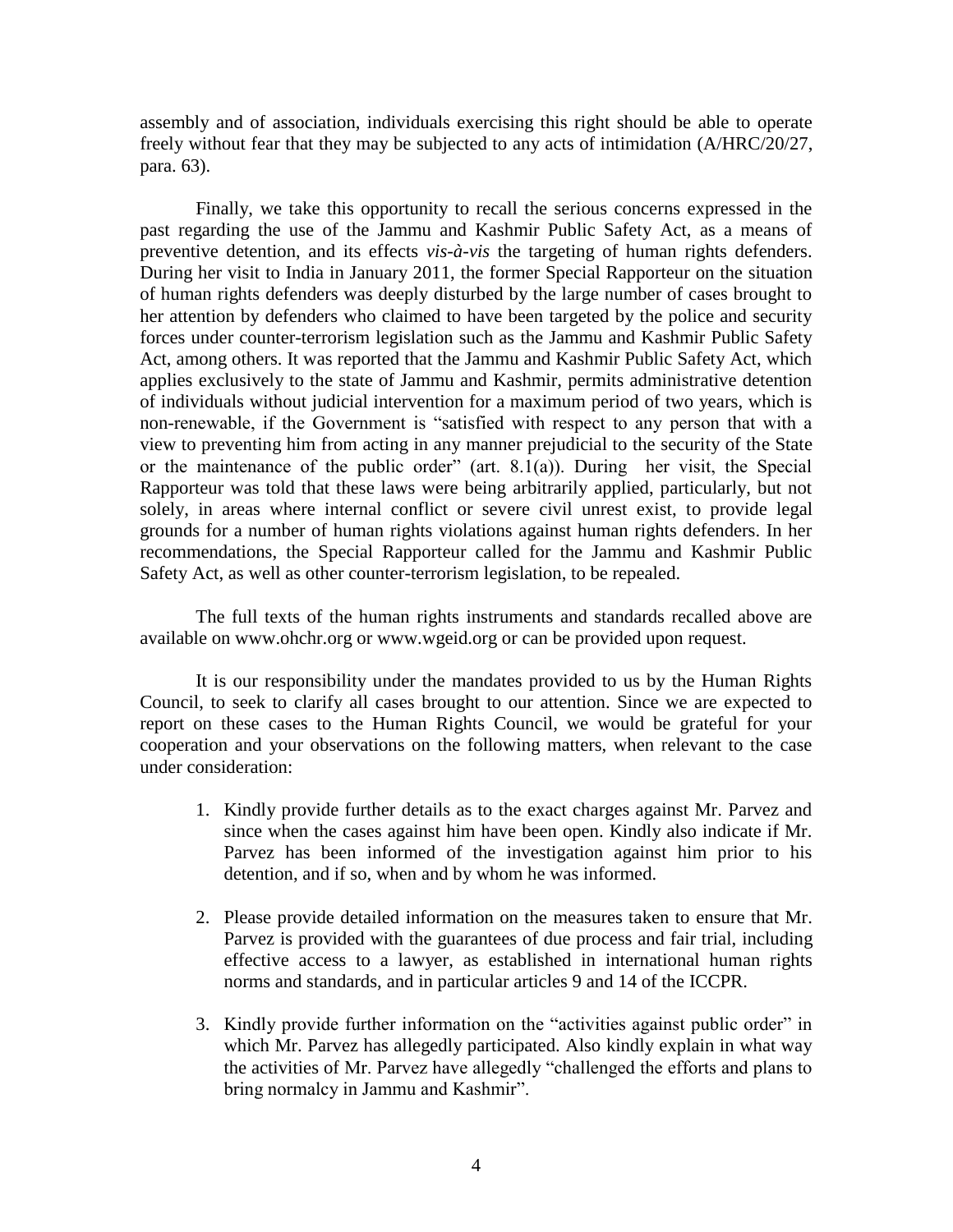- 4. Kindly provide further information related to the allegation that Mr. Parvez is acting "in the garb of being a human rights activist".
- 5. Kindly provide further information as to why the ordinary laws would be inadequate to deter Mr. Parvez from "indulging in acts of anti-India activities", and under whose authority this assessment was made. Please also specify under which provisions of the Jammu and Kashmir Public Safety Act Mr. Parvez has been detained.
- 6. Kindly indicate why Mr. Parvez is being detained in the Central Jail in Kot Bhalwal, Jammu, a facility that is reportedly 300 kilometers away from Srinagar.
- 7. Please provide information regarding any steps taken to implement the recommendation made by the Special Rapporteur on the situation of human rights defenders following her visit to India in January 2011, to repeal of the Jammu and Kashmir Public Safety Act.

We undertake to ensure that your Excellency's Government's response will be available in the report we will submit to the Human Rights Council for its consideration.

While waiting for your response, we urge your Excellency's Government to take all necessary measures to guarantee that the rights and freedoms of Mr. Khurram Parvez are respected and, in the event that your investigations support or suggest the above allegations to be correct, the accountability of any person responsible of the alleged violations should be ensured. We also request that your Excellency's Government adopt effective measures to prevent the recurrence of these acts.

We would also like to inform your Excellency's Government that we are reserving the right to publicly express our concerns in the near future in a press release as we are of the view that the information upon is sufficiently reliable to indicate a matter warranting immediate attention. The press release will indicate that we have been in contact with your Excellency's Government's to clarify the issues in question.

Your Excellency's Government's response will be made available in a report to be presented to the Human Rights Council for its consideration.

Please accept, Excellency, the assurances of our highest consideration.

José Guevara Vice-Chair-Rapporteur of the Working Group on Arbitrary Detention

Houria Es-Slami

Chair-Rapporteur of the Working Group on Enforced or Involuntary Disappearances